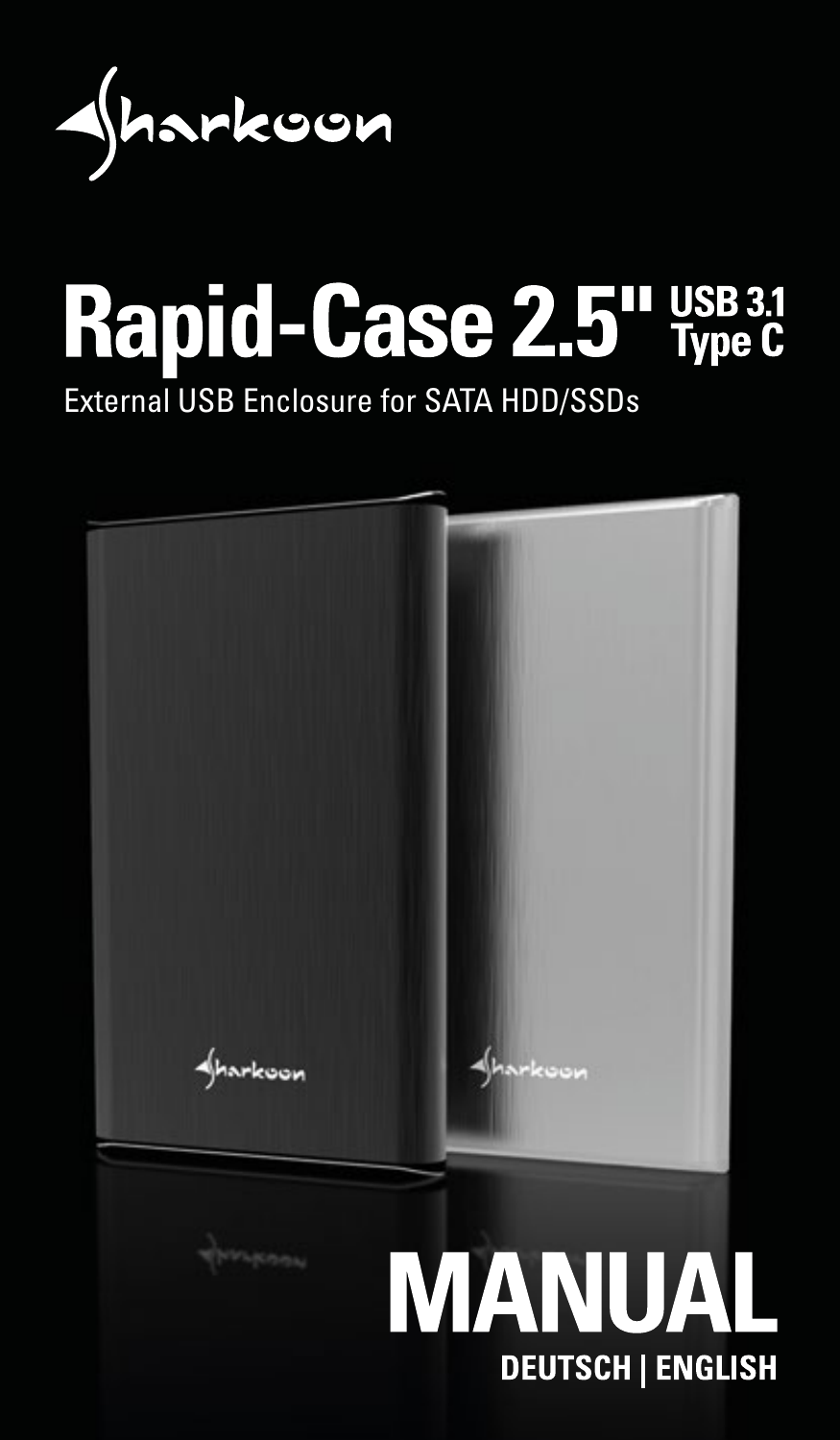## **Package Contents**



- (A) 1x Rapid-Case 2,5" USB 3.1 Type C DE
	- (B) 1x Abstandhalter
	- (C) 1x Schraubendreher
	- (D) 1x Anleitung
	- (E) 1x USB 3.1 (Typ-C-Stecker auf Typ-C-Stecker)
	- (A) 1x Rapid-Case 2.5" USB 3.1 Type C
		- (B) 1x Spacer
		- (C) 1x Screwdriver
		- (D) 1x Manual
		- (E) 1x USB 3.1 (Type C Plug to Type C Plug)
- EN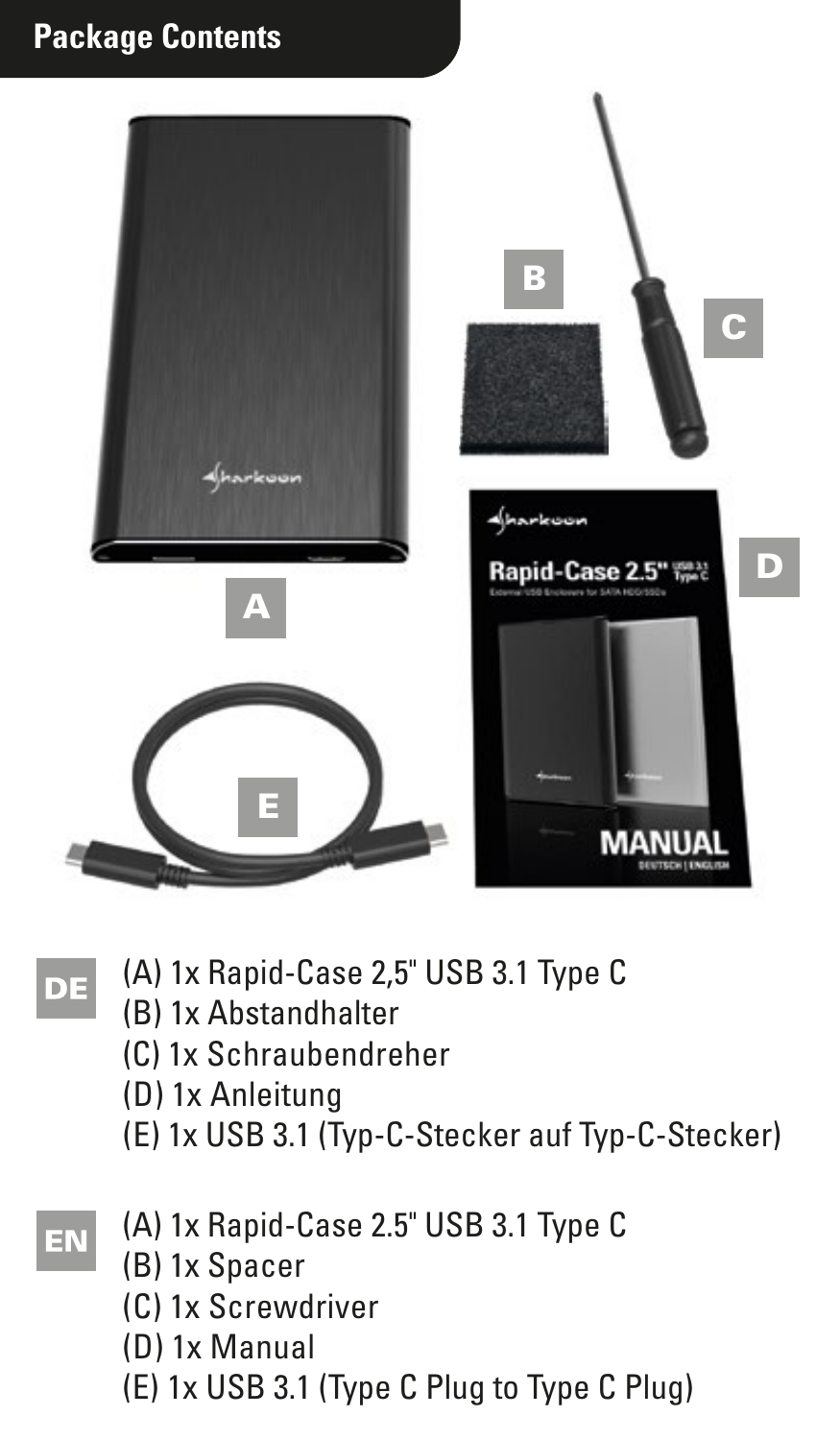## **Installing a 2.5" SATA HDD/SSD**





## DE

Lösen Sie die beiden Gehäuse-Montageschrauben an der Frontseite.

EN

Loosen both assembly screws located on the front panel of the case.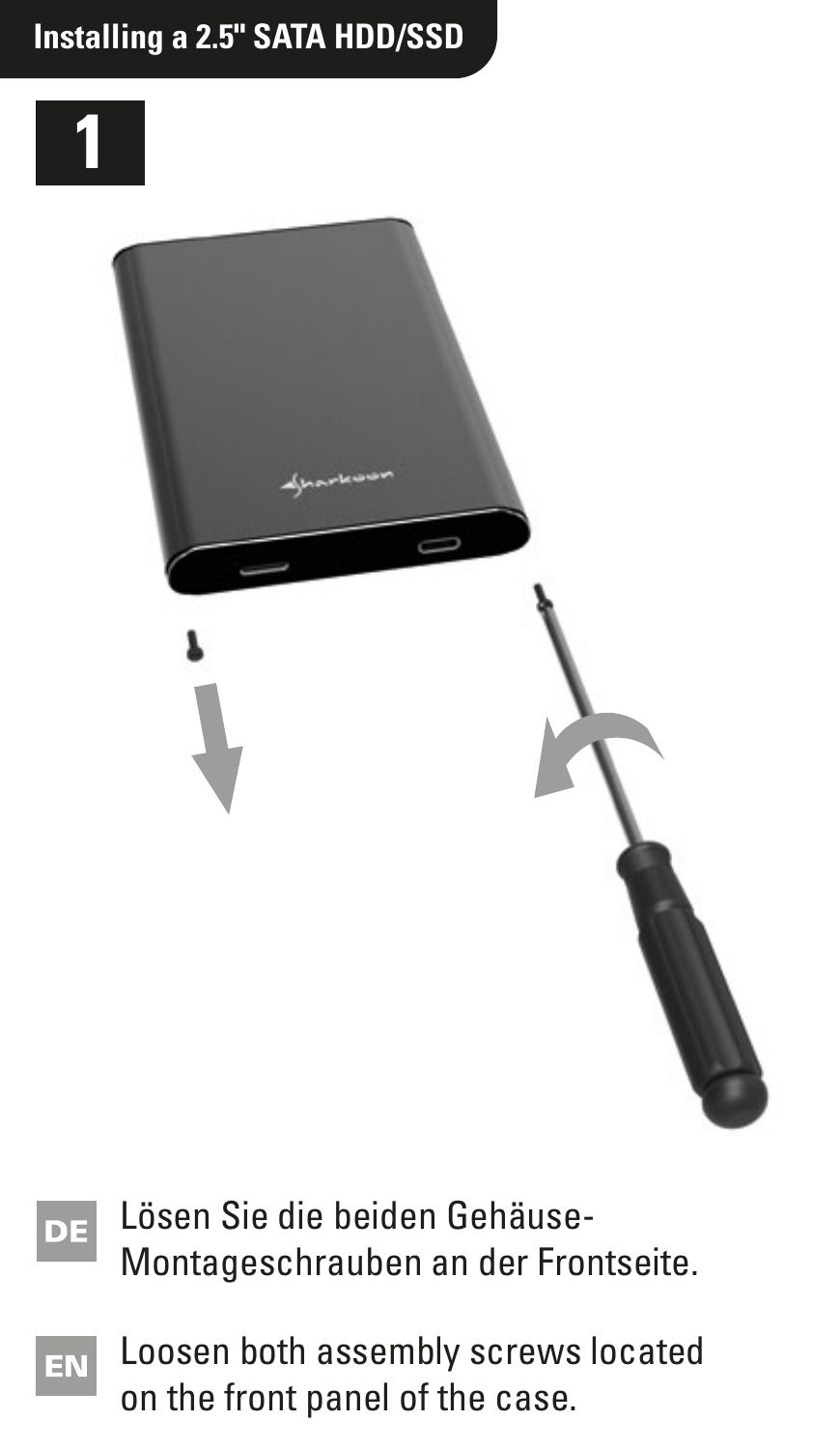



- Entnehmen Sie Controller-Platine.  $D =$ 
	- Remove the controller board.





- Schieben Sie Ihre 2,5"-SATA-HDD/SSD DE auf die Controller-Platine.
	- Connect the 2.5" SATA HDD/SSD to the EN SATA connector on the controller board.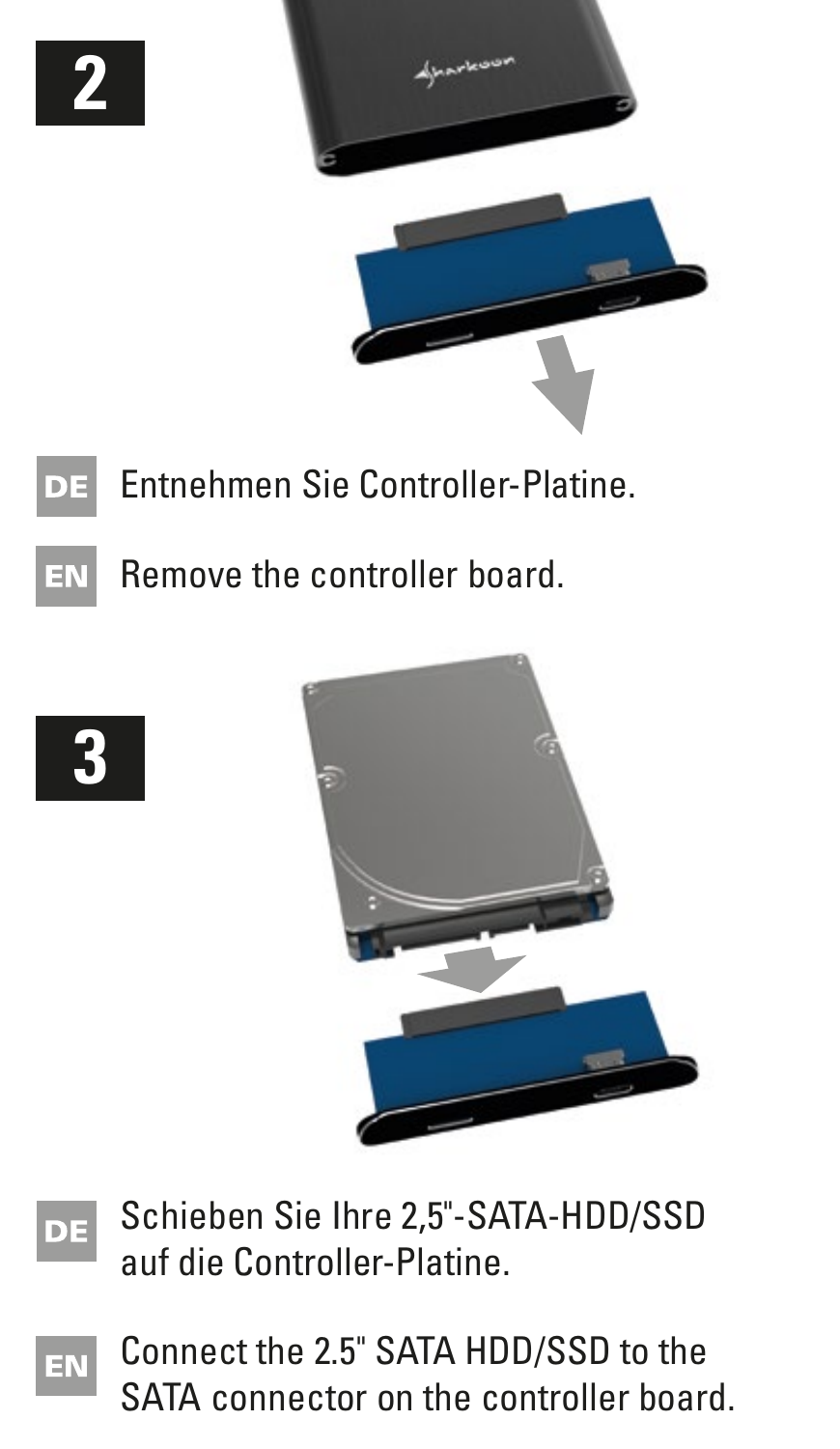

- Schieben Sie die 2,5"-SATA-HDD/SSD mit DE der Controller-Platine in das Gehäuse.
- Slide the 2.5" SATA HDD/SSD with the EN controller board into the housing.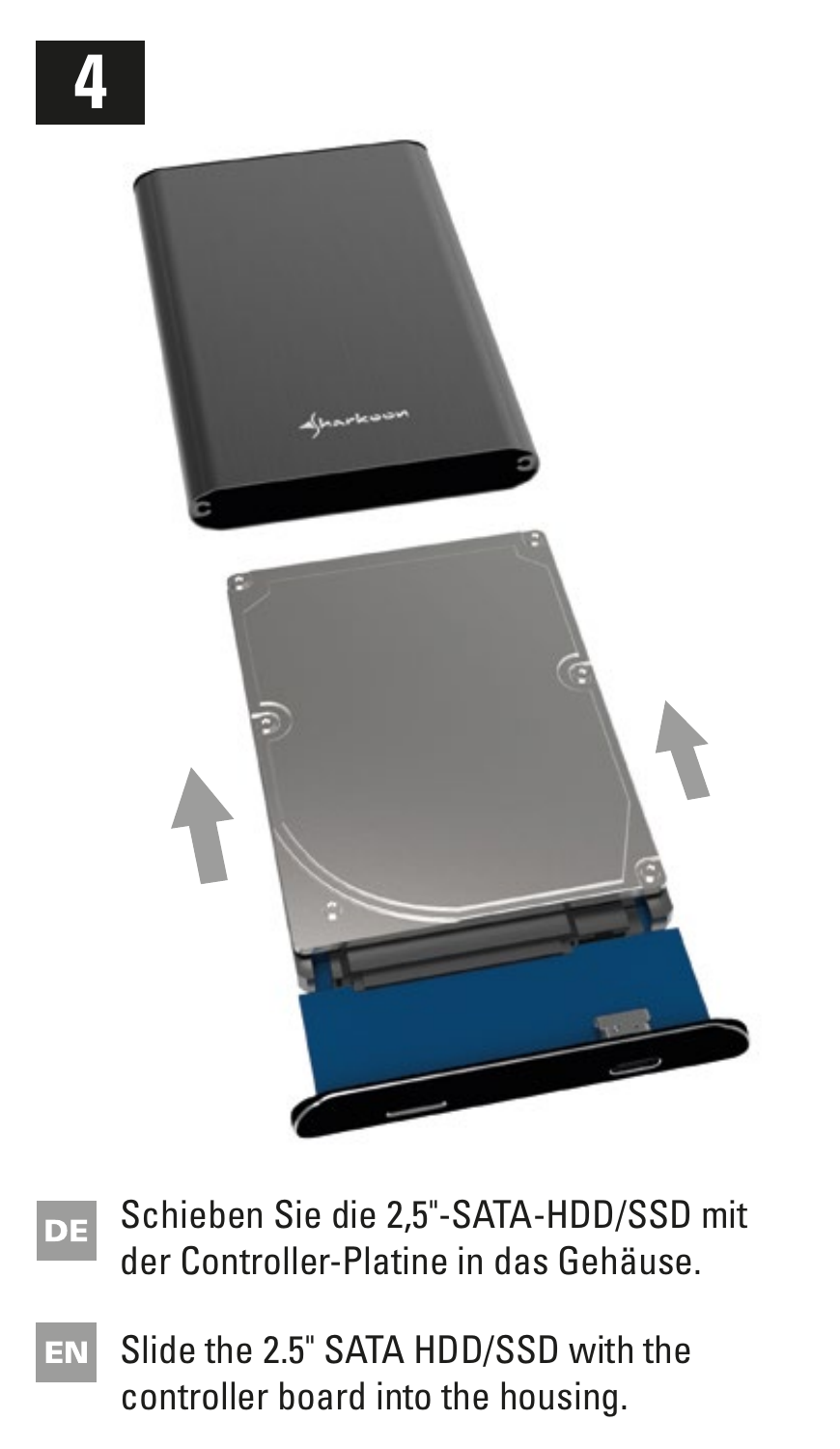







Then screw it to the housing.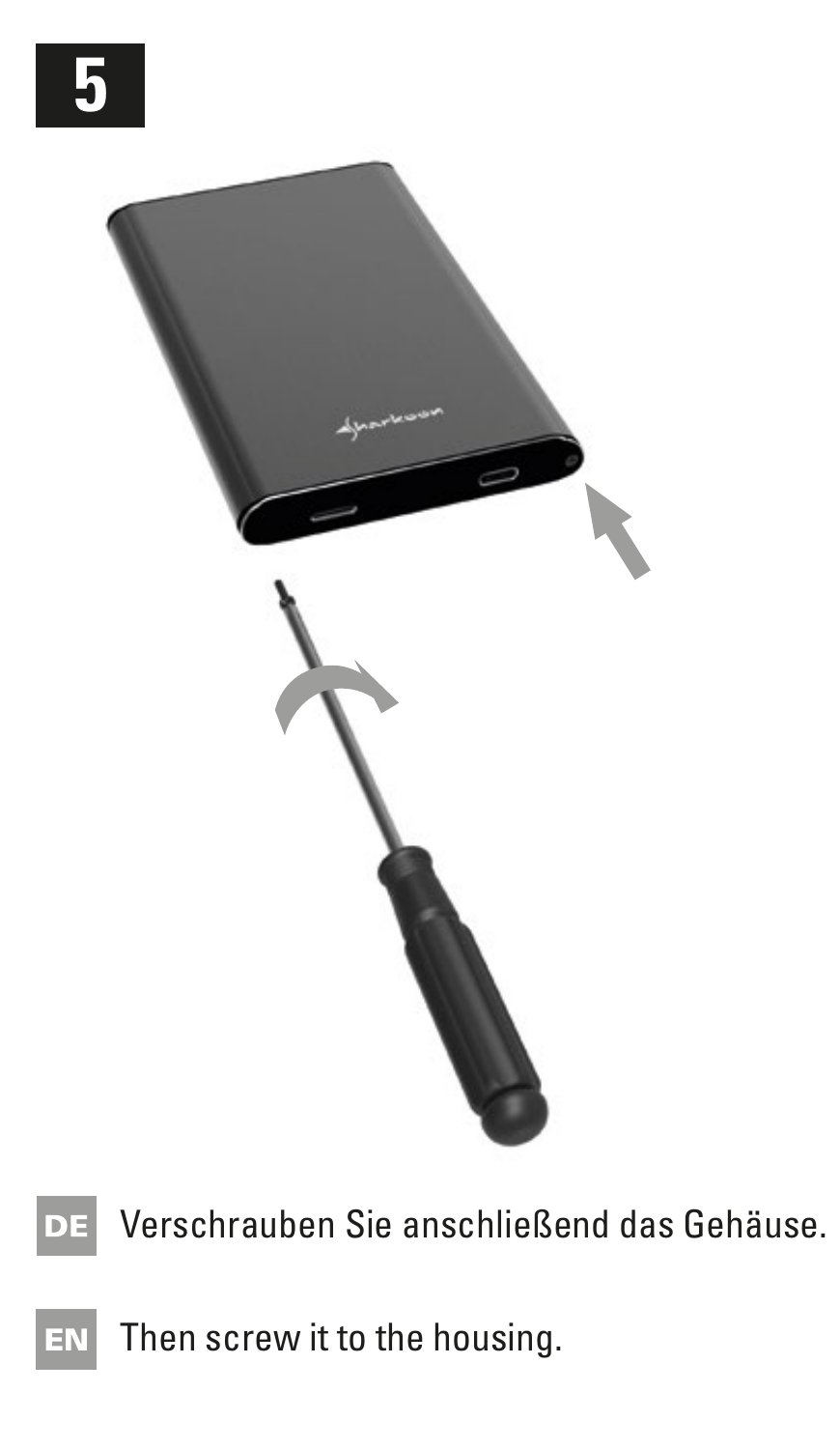



- Verbinden Sie das USB-3.1-Kabel DE (Typ-C-Stecker auf Typ-C-Stecker) mit dem Gehäuse sowie Ihrem PC/Notebook.
- Connect the USB 3.1 cable (Type C plug to Type C plug) to the housing and the PC/notebook.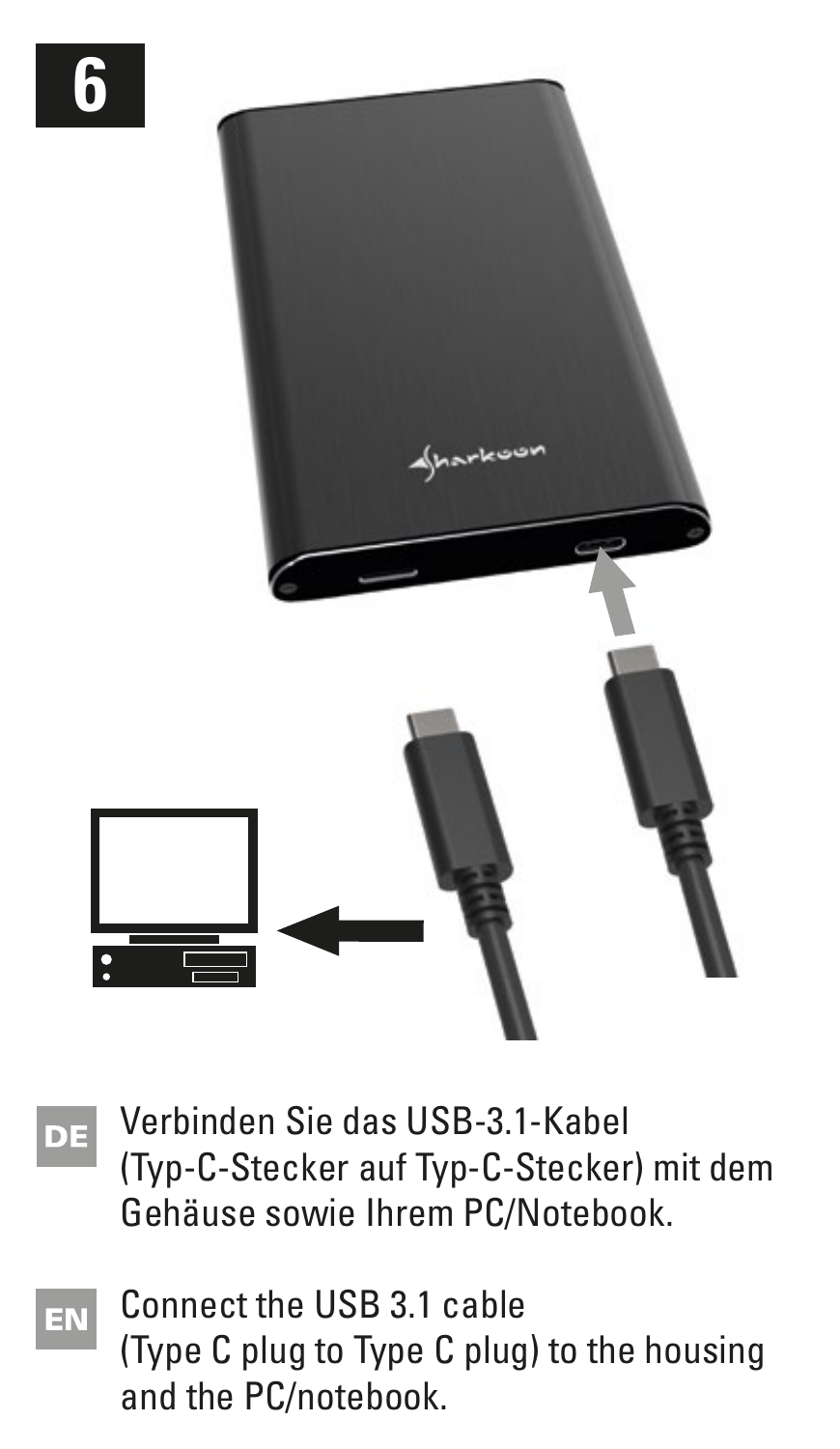#### **HINWEIS:**

\*Wenn Sie eine neue Festplatte anschließen, ist diese gegebenenfalls nicht partitioniert und Ihr Betriebssystem wird deshalb die Festplatte nicht erkennen. In diesem Fall müssen Sie Ihre Festplatte mithilfe des Betriebssystems partitionieren und formatieren.

## **RECHTLICHE HINWEISE:**

Für evtl. auftretenden Datenverlust, insbesondere durch unsachgemäße Handhabung, übernimmt SHARKOON keine Haftung. Alle genannten Produkte und Bezeichnungen sind Warenzeichen und/oder eingetragene Warenzeichen der jeweiligen Hersteller und werden als geschützt anerkannt.

Als ein Teil von SHARKOONs Politik der fortwährenden Produktverbesserung unterliegen Produktdesign und -spezifikationen Änderungen ohne vorherige Ankündigung. Die Spezifikationen können in verschiedenen Ländern variieren.

Alle Rechte vorbehalten, insbesondere (auch auszugsweise) die der Übersetzung, des Nachdrucks, der Wiedergabe durch Kopieren oder ähnliche Verfahren. Zuwiderhandlungen verpflichten zu Schadenersatz. Alle Rechte vorbehalten, insbesondere für den Fall der Patenterteilung oder GM-Eintragung. Liefermöglichkeiten und technische Änderungen vorbehalten.

## **ENTSORGUNG IHRES ALTEN GERÄTES:**

Ihr Gerät wurde unter Verwendung hochwertiger Materialien und Komponenten entwickelt und hergestellt, die recycelt und wiederverwendet werden können.



Befindet sich dieses Symbol (durchgestrichene Abfalltonne auf Rädern) auf dem Gerät, bedeutet dies, dass für dieses Gerät die Europäische Richtlinie 2012/19/EU gilt.

Informieren Sie sich über die geltenden Bestimmungen zur getrennten Sammlung von Elektro- und Elektronik-Altgeräten in Ihrem Land.

Richten Sie sich bitte nach den geltenden Bestimmungen in Ihrem Land, und entsorgen Sie Altgeräte nicht über Ihren Haushaltsabfall. Durch die korrekte Entsorgung Ihrer Altgeräte werden Umwelt und Menschen vor möglichen negativen Folgen geschützt.